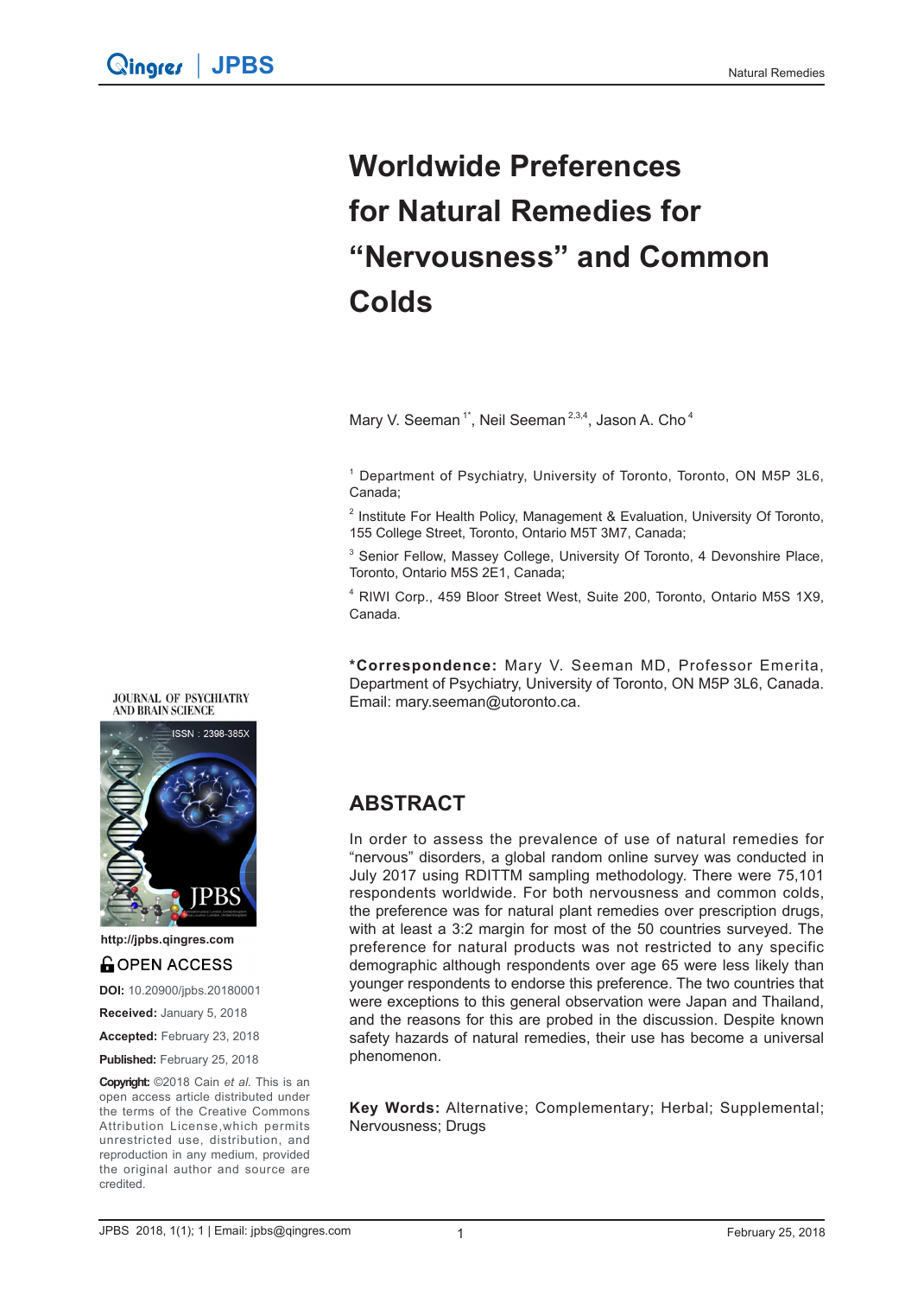# **1 INTRODUCTION**

The word "natural" is associated in people's minds with purity and safety  $[1]$ , which may be why, when ill, many of us prefer to self-treat with natural products rather than seek prescriptions from doctors. This is true despite the fact that, in most countries, natural remedies are not covered by national insurance  $[2]$ . Of particular interest to psychiatry is the reportedly high use of complementary medicines among individuals who meet criteria for mental disorders  $[3]$ . Over the past few years, those who self-identify as suffering from stress have increasingly turned to herbal remedies<sup>[4]</sup>. Perhaps paradoxically, the greater the severity of the self-reported anxiety, the more enthusiastic the endorsement of herbal medicines. This may be because conventional therapies have not worked well for the severely and chronically anxious<sup>[5, 6]</sup>.

There are undoubtedly reasons why some individuals rely more on natural remedies than on pharmaceuticals. Pharmaceutical products are negatively viewed by many as symbols of unwanted modernity, capitalism, industrialization, urbanization, globalization, Westernization and/or technology. It may be a point of pride to express a preference for traditional medicines, a way of establishing one's identity perhaps, and distinguishing oneself from the mainstream  $[7, 8]$ . If this were the case, differences in preference for natural remedies should distinguish some countries from others.

We were interested to see whether a preference for natural remedies held true for the treatment of anxiety or, in popular language, "nervousness ". We wanted to know whether people living in different regions of the world would show such a preference to different degrees and whether it would manifest differently in individuals of different educational background, in men and women, the young and the elderly.

# **2 METHODS**

In July 2017, we conducted a 50-country online survey asking random respondents about their preferences for natural remedies versus prescriptions for "nervous conditions" and for a control condition, the common cold. We used the global sampling methodology, Random Domain Intercept Technology (RDITTM). Exposure to our questions is triggered when Web users manually type in a lapsed or dormant Website destination (e.g., www.phoneyurl.com) into the Web address (URL) bar<sup>[9, 10]</sup>. When Web users land on a RDIT-controlled website, we are able to collect response data that are totally anonymous. The method encourages quick, instinctive answers from random individuals who are not self-selected survey takers and who have no incentive to respond other than a curiosity about the questions posed. The methodology has been previously used to measure global mental health stigma [<sup>11]</sup> and also the prevalence of suicidal ideas on college campuses  $[12]$ . It has shown high test-retest reliability in global surveys  $[13]$  as long as the questions that are posed are relatively few, short, and straightforward.

In the dominant language of each targeted country, we asked the age, gender, and education level of respondents, and we posed the following two questions:

- 1. If cost and ease of purchase were identical, for a cold, would you prefer a prescription drug or a natural product? (Select one or the other)
- 2. If cost and ease of purchase were identical, for feeling nervous, would you prefer a prescription drug or a natural product? (Select one or the other)

# **3 RESULTS**

We received 62,823 full responses from 50 countries. No major differences were found between colds and nervous conditions. For both conditions, respondents preferred natural products by an almost 3:2 margin in 46 out of 50 countries (Tables 1 & 2). Japan and Thailand were the only two countries that endorsed a preference for prescription drugs for both feelings of nervousness and for colds (Fig. 1 & Fig. 2). South Koreans showed a preference for prescription drugs for colds and split 50:50 when it came to nervous conditions. Respondents from Mexico were equally interested in natural and prescription drugs for both conditions. Men and women did not differ in their preferences, neither did people from different educational backgrounds. For nervousness only, respondents over 65 were 6 % less in favor of natural products than were younger respondents.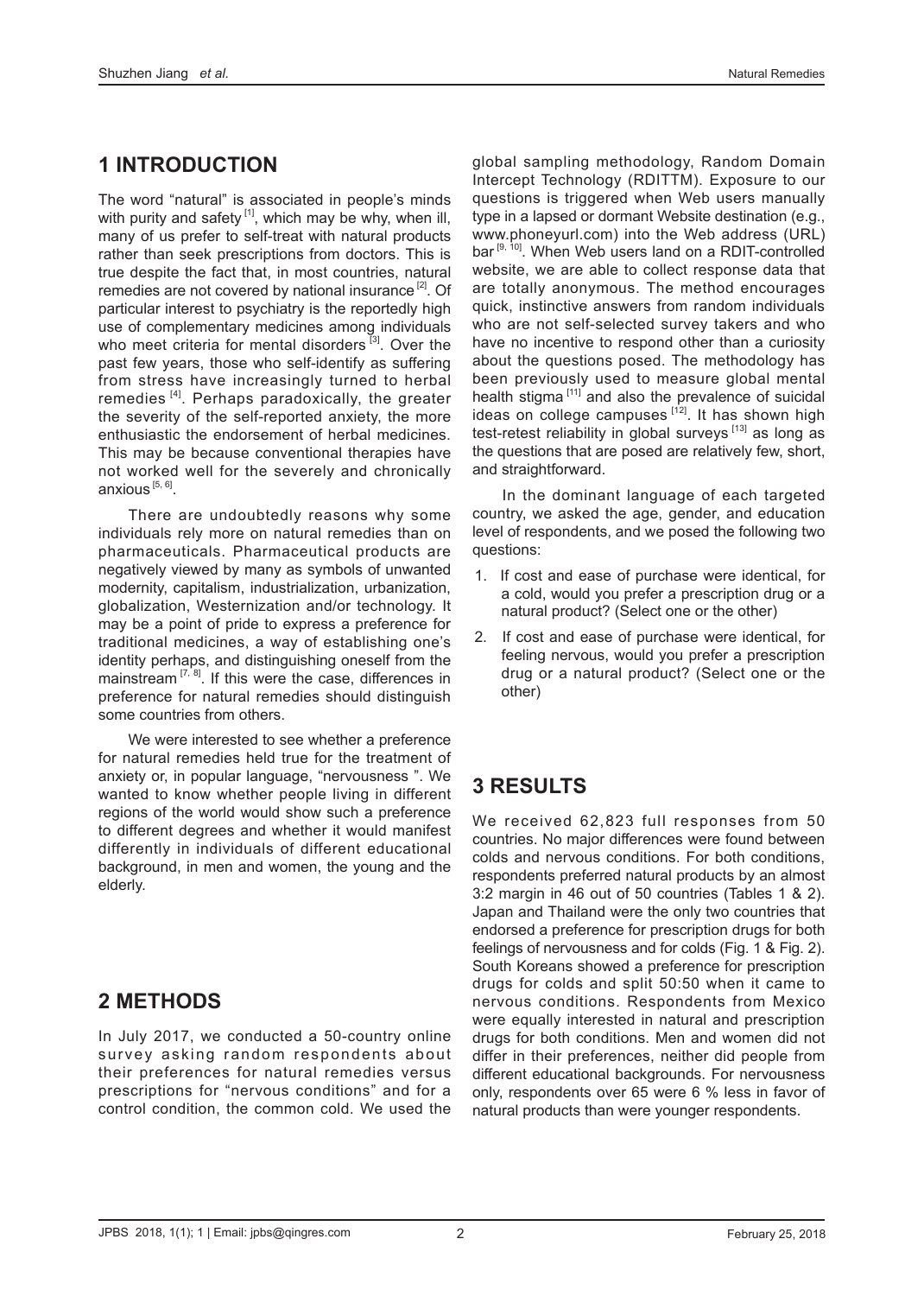| <b>Country</b> | <b>Prescription Drug</b> | <b>Natural Product</b> | <b>Respondents</b> |
|----------------|--------------------------|------------------------|--------------------|
| Algeria        | 41 %                     | 59 %                   | 1332               |
| Argentina      | 45 %                     | 55 %                   | 1383               |
| Australia      | 36 %                     | 64 %                   | 1616               |
| Bangladesh     | 40 %                     | 60 %                   | 1781               |
| <b>Brazil</b>  | 31 %                     | 69 %                   | 1831               |
| Canada         | 37 %                     | 63 %                   | 1580               |
| Chile          | 35 %                     | 65 %                   | 1240               |
| China          | 34 %                     | 66 %                   | 1283               |
| Colombia       | 31 %                     | 69 %                   | 1357               |
| Egypt          | 42 %                     | 58 %                   | 1368               |
| Finland        | 42 %                     | 58 %                   | 1319               |
| France         | 29 %                     | 71 %                   | 1486               |
| Germany        | 34 %                     | 66 %                   | 1705               |
| Greece         | 29 %                     | 71 %                   | 1140               |
| Hungary        | 28 %                     | 72 %                   | 1382               |
| India          | 20 %                     | 80 %                   | 2563               |
| Indonesia      | 34 %                     | 66 %                   | 1681               |
| Iran           | 31 %                     | 69 %                   | 1393               |
| Iraq           | 43 %                     | 57 %                   | 1322               |
| Italy          | 41 %                     | 59 %                   | 1265               |
| Japan          | 57 %                     | 43 %                   | 1364               |
| Kenya          | 32 %                     | 68 %                   | 1418               |
| Korea, South   | 51 %                     | 49 %                   | 1722               |
| Malaysia       | 34 %                     | 66 %                   | 1271               |
| Mexico         | 49 %                     | 51 %                   | 1708               |
| Morocco        | 44 %                     | 56 %                   | 1338               |
| Nigeria        | 36 %                     | 64 %                   | 1738               |

**Table 1. Q1 - If cost and ease of purchase were identical, for a cold, would you prefer a prescription drug or a natural product?** (Weighted responses, source: US Census Bureau IDB)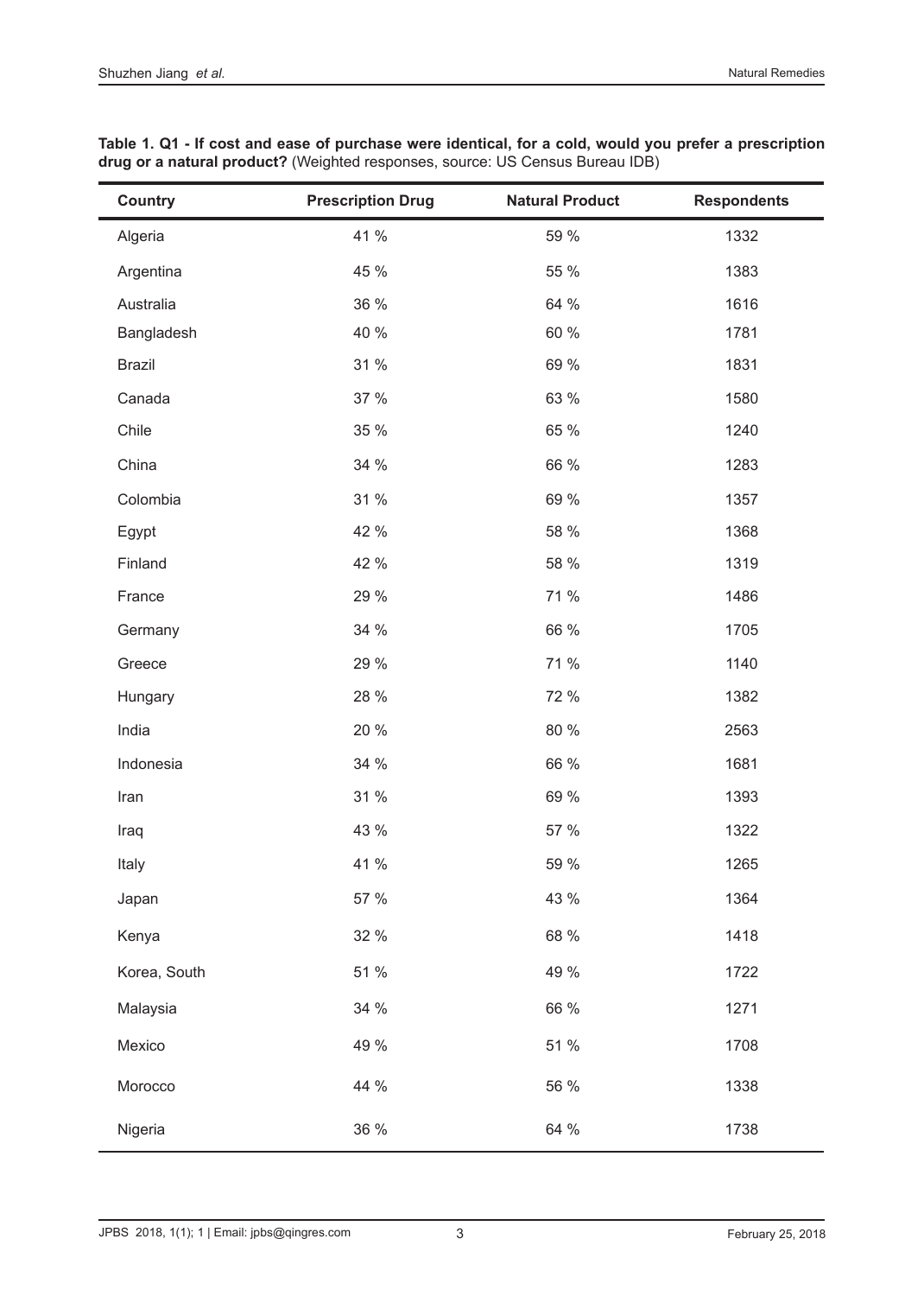$\overline{a}$ 

| Pakistan              | 42 % | 58 % | 1711 |
|-----------------------|------|------|------|
| Peru                  | 38 % | 62 % | 1463 |
| Philippines           | 27 % | 73 % | 1828 |
| Poland                | 38 % | 62 % | 1327 |
| Portugal              | 36 % | 64 % | 1230 |
| Romania               | 34 % | 66 % | 1339 |
| Russia                | 37 % | 63 % | 1438 |
| Saudi Arabia          | 48 % | 52 % | 1254 |
| Serbia                | 35 % | 65 % | 1346 |
| South Africa          | 21 % | 79 % | 1408 |
| Spain                 | 41 % | 59 % | 1471 |
| Sudan                 | 48 % | 52 % | 1463 |
| Syria                 | 41 % | 59 % | 1276 |
| Taiwan                | 47 % | 53 % | 1662 |
| Thailand              | 55 % | 45 % | 1617 |
| Tunisia               | 48 % | 52 % | 1176 |
| Turkey                | 41 % | 59 % | 2478 |
| Uganda                | 29 % | 71 % | 1428 |
| Ukraine               | 37 % | 63 % | 1625 |
| <b>United Kingdom</b> | 35 % | 65 % | 1473 |
| <b>United States</b>  | 34 % | 66 % | 1575 |
| Venezuela             | 41 % | 59 % | 1489 |
| Vietnam               | 42 % | 58 % | 1438 |

**Table 2. Q2 - If cost and ease of purchase were identical, for feeling nervous, would you prefer a prescription drug or a natural product?** (Weighted responses, source: US Census Bureau IDB)

| Country       | <b>Prescription Drug</b> | <b>Natural Product</b> | <b>Respondents</b> |
|---------------|--------------------------|------------------------|--------------------|
| Algeria       | 40 %                     | 60 %                   | 1160               |
| Argentina     | 40 %                     | 60 %                   | 1193               |
| Australia     | 33 %                     | 67 %                   | 1302               |
| Bangladesh    | 43 %                     | 57 %                   | 1321               |
| <b>Brazil</b> | 31 %                     | 69 %                   | 1650               |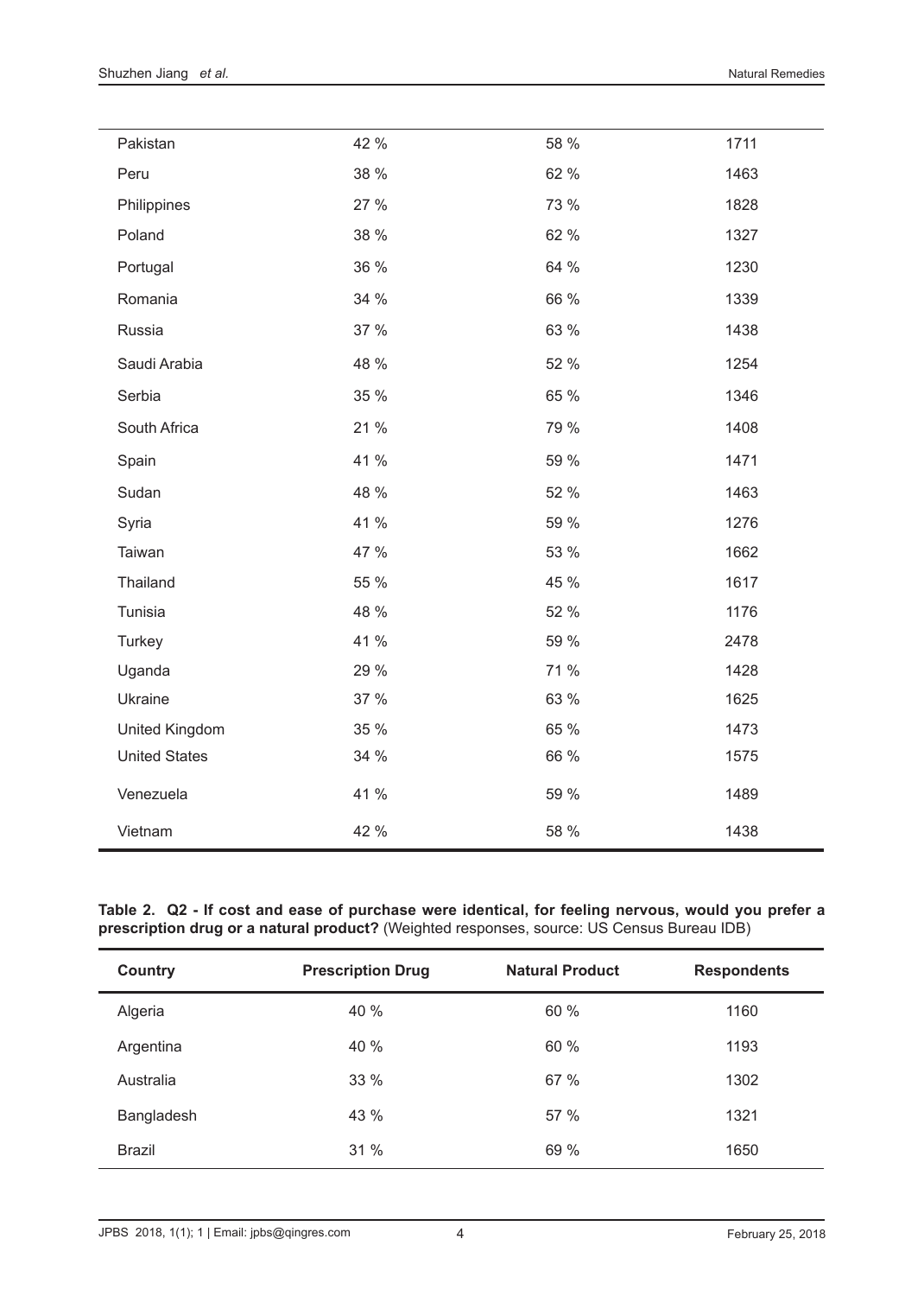$\frac{1}{2}$ 

| Canada       | 37 % | 63 % | 1266 |
|--------------|------|------|------|
| Chile        | 30 % | 70 % | 1083 |
| China        | 33 % | 67 % | 1117 |
| Colombia     | 29 % | 71 % | 1162 |
| Egypt        | 39 % | 61 % | 1194 |
| Finland      | 43 % | 57 % | 1052 |
| France       | 29 % | 71 % | 1280 |
| Germany      | 36 % | 64 % | 1385 |
| Greece       | 27 % | 73 % | 1011 |
| Hungary      | 27 % | 73 % | 1161 |
| India        | 20 % | 80 % | 2041 |
| Indonesia    | 29 % | 71 % | 1473 |
| Iran         | 24 % | 76 % | 1216 |
| Iraq         | 44 % | 56 % | 1107 |
| Italy        | 34 % | 66 % | 1022 |
| Japan        | 58 % | 42 % | 1200 |
| Kenya        | 34 % | 66 % | 1143 |
| Korea, South | 50 % | 50 % | 1458 |
| Malaysia     | 30 % | 70 % | 1041 |
| Mexico       | 50 % | 50 % | 1468 |
| Morocco      | 46 % | 54 % | 1175 |
| Nigeria      | 43 % | 57 % | 1340 |
| Pakistan     | 43 % | 57 % | 1295 |
| Peru         | 36 % | 64 % | 1279 |
| Philippines  | 29 % | 71 % | 1524 |
| Poland       | 35 % | 65 % | 1101 |
| Portugal     | 36 % | 64 % | 1005 |
| Romania      | 29 % | 71 % | 1155 |
| Russia       | 34 % | 66 % | 1209 |
| Saudi Arabia | 47 % | 53 % | 1032 |
| Serbia       | 33 % | 67 % | 1159 |
| South Africa | 24 % | 76 % | 1190 |
| Spain        | 37 % | 63 % | 1144 |
| Sudan        | 45 % | 55 % | 1202 |
| Syria        | 36 % | 64 % | 1139 |
| Taiwan       | 41 % | 59 % | 1422 |
| Thailand     | 58 % | 42 % | 1321 |
| Tunisia      | 45 % | 55 % | 1029 |
| Turkey       | 39 % | 61 % | 2068 |

 $\overline{a}$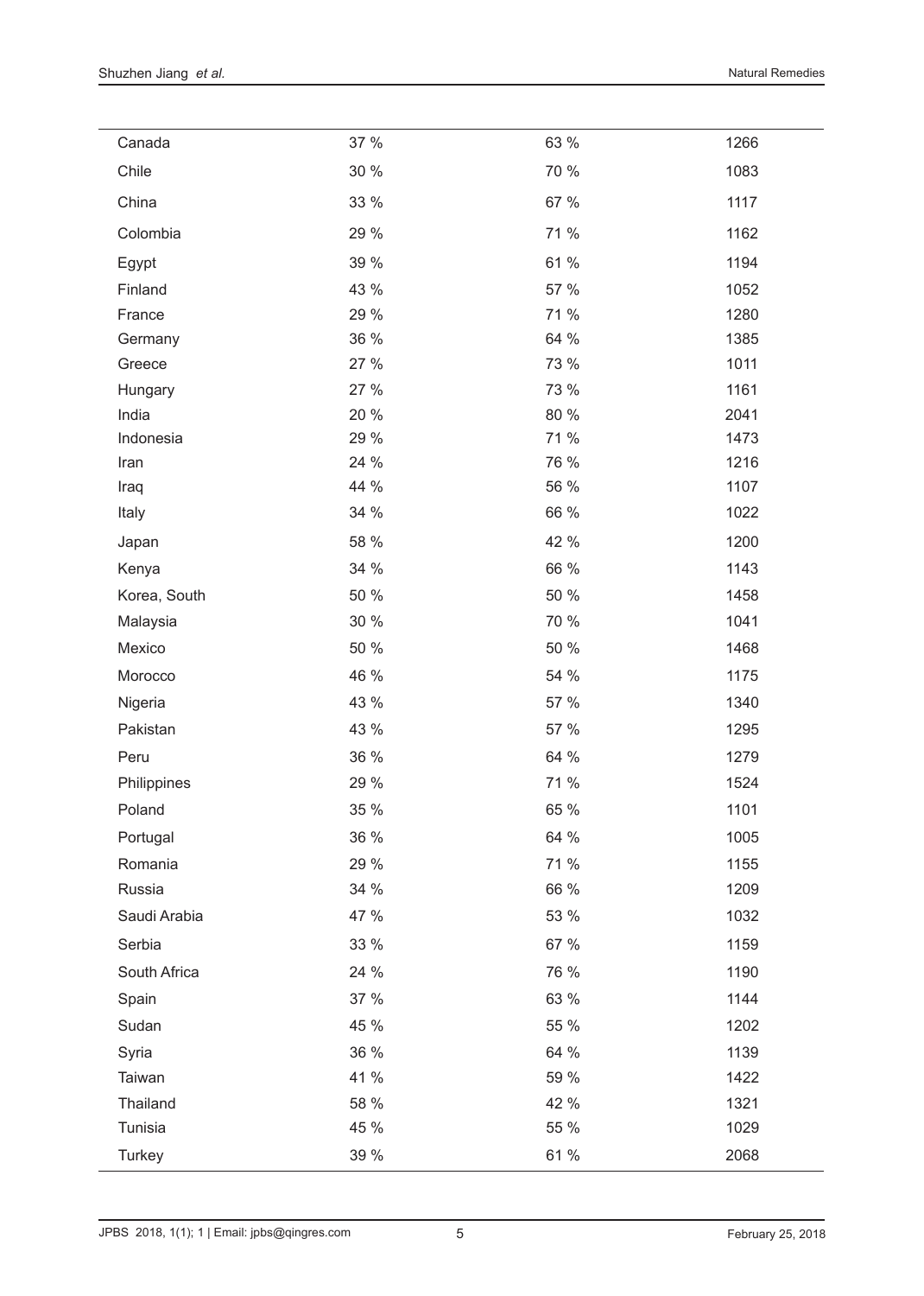| Uganda               | 38 % | 62 % | 1107 |
|----------------------|------|------|------|
| Ukraine              | 39 % | 61 % | 1360 |
| United Kingdom       | 33 % | 67 % | 1276 |
| <b>United States</b> | 32 % | 68 % | 1257 |
| Venezuela            | 40 % | 60 % | 1313 |
| Vietnam              | 40 % | 60 % | 1215 |



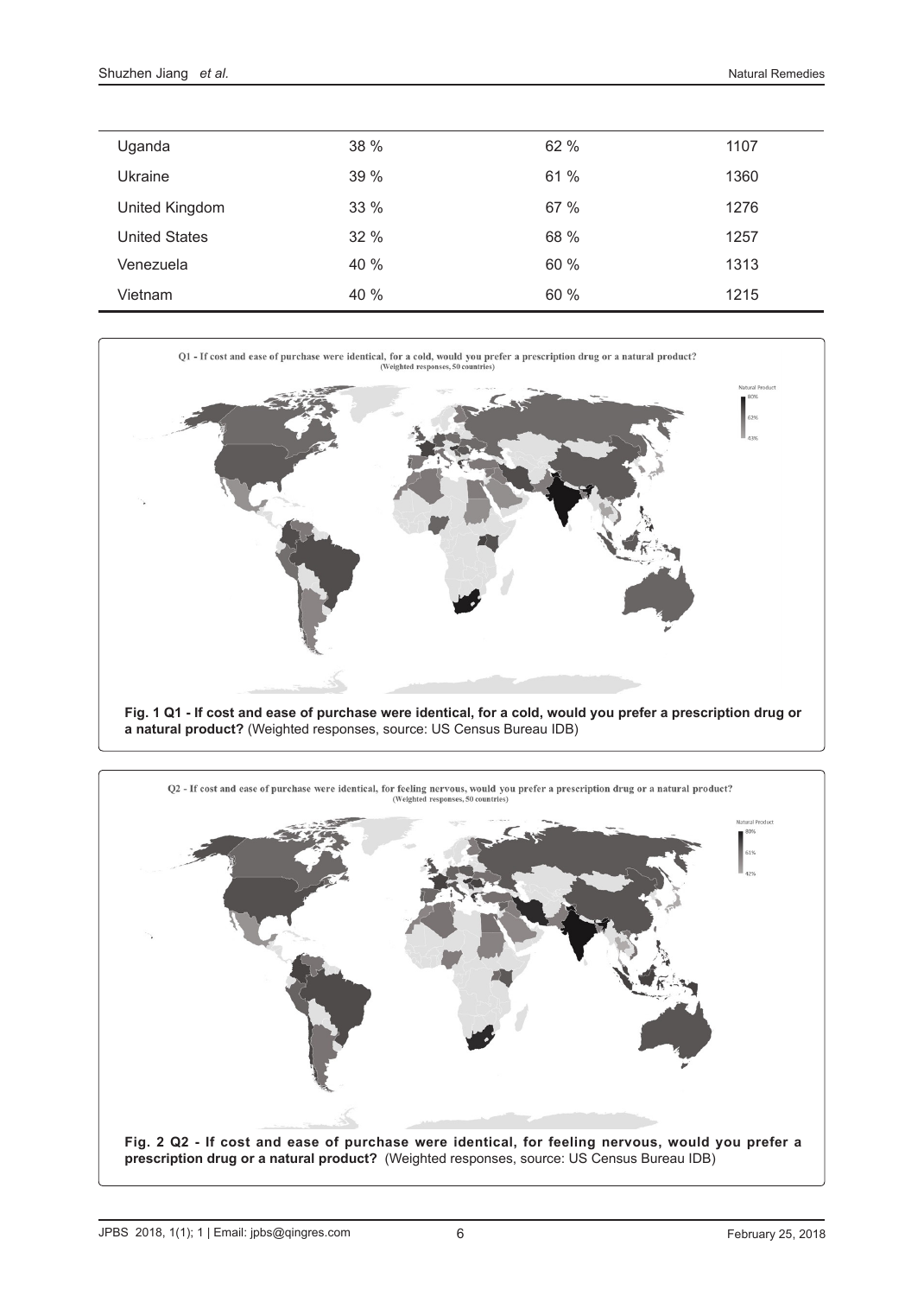# **4 DISCUSSION**

The results of the survey show a decided 3:2 preference for natural products for both nervousness and for colds. Our purpose had been to compare the use of natural remedies for nervousness versus their use in a minor condition such as the common cold since the medical literature suggests that herbal products are mainly used to treat conditions subjectively perceived as minor. We reasoned that nervous complaints, because they are stigmatized in many parts of the world, would be more likely than would a cold to be self-treated. This turned out not to be the case. The literature cites echinacea, Chinese herbal cold and allergy products, elderberry extracts, andrographis paniculata, pelargonium sidoides and acanthopanax senticosus as potentially effective treatments for colds  $[14-17]$  and as many as 27 types of herbs for nervous conditions, the most common of which are St John's wort, kava, valerian, hops, passionflower, and ginkgo biloba<sup>[18, 19]</sup>.

Almost all the countries we surveyed preferred natural products to prescribed drugs for both conditions. Japan and Thailand stand out as preferring prescription drugs for the two conditions while South Korea and Mexico endorsed both types of treatment equally.

With respect to Japan, herbal medicine, along with medicines derived from animals and minerals, play a large part in the Japanese personalized holistic treatment system called Kampo (from Kan for Chinese, po for system). In 2001, Kampo was incorporated into the curriculum of medical schools throughout the country  $[20]$  and over twenty different Kampo medicines are listed in the Japanese pharmacopoeia<sup>[21]</sup>. Almost 90 % of Japanese doctors are said to prescribe Kampo medicines [22, 23] on the basis of sho, the Kampo diagnostic system. Herbal preparations in Japan can either be sold as over-thecounter preparations, or as prescriptions. In contrast to western medicine, the goal of treatment is not to abolish symptoms but to restore harmony within the person and between the person and his or her environment  $[24]$ . This goal is the same for Chinese and Korean medicines but, in those two countries, there are traditional medicine doctors who prescribe only traditional herbal medicines and western medicine doctors who prescribe only western medicines. In Japan, by contrast, medical doctors who have been trained in western methods often prescribe Kampo. This may explain the survey's seemingly discrepant results for Japan.

The only other country, besides Japan, that preferred prescribed medicine was Thailand. Thai Traditional Medicine (TTM), the mainstream medical system in Thailand until 1888, while currently available in many modern hospitals in Thailand, is not well integrated with modern medical practices in the country  $[25]$ . Although TTM is used in the rural areas of Thailand, those who live in urban centers tend to dismiss it as unscientific  $[26]$ . This point is underscored in The World Health Report on complementary medicine in Thailand [27] and may help to explain our findings.

Despite the fact that the literature reports that herbs are more popular with women than with men [2, 28, 29], our survey found little difference. The literature reports that the middle aged are the demographic most likely to use natural products [2]. Our results show that respondents over 65 were not as interested in natural products for "nerves" as were younger respondents. At this age, the term "nerves" may signal something more serious than it does in younger age. Although those with more education have repeatedly been reported more likely to use herbal products than their less educated peers [28, 30, <sup>31]</sup>, we did not find this.

There are many possible reasons for preferring natural medicines, one being dissatisfaction with one's experience of physicians, with the relative ineffectiveness of previous medical treatment, with the perception of being offered no choice in a doctor's office, and, importantly, with the many adverse effects of conventional drugs. In a US mail survey of 1,035 respondents, all these issues were examined, and found insufficient to account for people's preferences<sup>[30]</sup>. Nevertheless, many reports highlight dissatisfaction with modern medicine's hurried consultations, over-emphasis on laboratory tests, and drug side effects that many find difficult to tolerate [32-34]. Standard medical claims that natural medicines are less effective than conventional drugs are based on the fact that they have not been proven effective in randomized double blind clinical trials. Different health traditions, however, do not define "effectiveness' in the same way. In Europe and North America, effectiveness is equated with the amelioration of the symptoms. Elsewhere, the effectiveness of a medication is judged by its ability to restore balance, to target the unique root causes of illness in a particular person, to prevent future problems in that person. That is where the effectiveness of alternative medicines are said to lie [35]. Effectiveness thus defined depends not only on the chemical content of a product but also on the context of its administration, which encompasses the beliefs and expectations of the recipient and the relationship between recipient and prescriber. The popularity of herbal treatment is said to depend to a large extent on the collaborative nature of alternative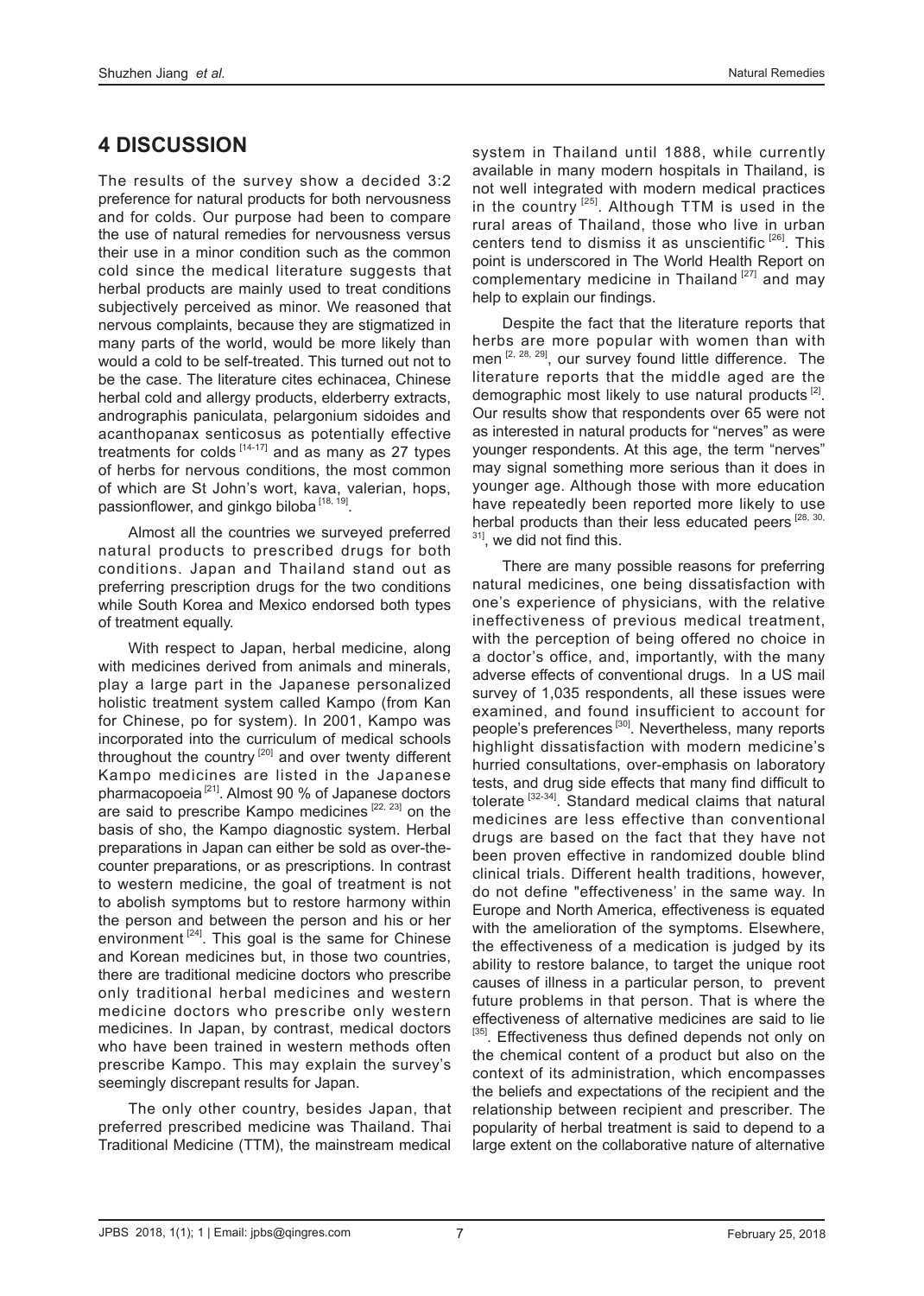medicine, the generous time practitioners devote to their patients, the dialogue they enter into  $[36]$ . As a consequence, patients feel in control of their own health, a control they generally do not feel when visiting western doctors [36-39]. Alternative medicine practitioners are perceived as less authoritative, less coercive, allowing patients more autonomy in decision-making. They are also said to allow more family involvement, an important consideration for many who come from a tradition where health decisions are made by family elders. Alternative medicine practitioners are also perceived as more flexible, very willing to work with western doctors, while western doctors adamantly refuse to work with them<sup>[35]</sup>

Based on the literature, one of the main explanations for choosing natural medicines is one of philosophical congruence. A firm belief in environmentalism, feminism, personal growth psychology and an interest in spirituality go along with a preference for natural remedies  $[39, 40]$ . Taking natural substances when one is ill matches one's beliefs about the causation of illness, and is congruent with one's values, beliefs, and philosophical orientations<sup>[30, 31, 41]</sup>. For instance, nature is seen by many as benevolent and all that is natural is therefore seen as clean, pure, fresh, unpolluted, non-chemical and safe. There are also those who place a greater value on care than on cure. Among individuals who prefer natural remedies, there may be those who reject scientific authority and who believe strongly in freedom of choice. Adherents of natural medicine easily dismiss as flawed clinical trials that do not show a positive effect of the products they believe in. This comes from a philosophical belief that the whole exceeds the sum of the parts - that herbal formulations have a synergistic effect that cannot be demonstrated when studying one herb at a time  $[42]$ . Herbal remedies are understood to not target symptoms, but, rather, whole individuals at a particular juncture in the course of an illness. Any one remedy given at any one time is not expected to benefit everybody. For those in favor of alternative medicine, the evidence that is more persuasive than the evidence of clinical trials is that based on personal experience. It is buttressed by the conviction that, since most natural medicines have existed for centuries, they have been time-tested and proven safe, in contrast to new medicines, to which significant side effects emerge sometimes several years after launch.

In 2007, US adults spent \$33.9 billion on alternative medicines; nearly two-thirds went to the purchase of products, one third to practitioner visits [43]. There are other costs to the use of natural products. When an illness proves more serious than at first realized, dependence on such products may delay therapy that could have been more effective  $[42]$ . Some users may develop a sensitivity to herbal products. All drugs, including natural products, can cause adverse reactions if the dose is high and/or if the recipient experiences an idiosyncratic (allergic) reaction. Major concerns include the occasional development of anaphylaxis, asthma, urticaria, or contact dermatitis [44]. Because natural products are presumed by many to be entirely safe, women have been using them during pregnancy<sup>[45]</sup>, with unknown, potentially adverse, effects on the fetus.

As herbal usage grows, interaction with conventional drugs  $[46]$  is becoming an increasingly prevalent problem, especially with respect to the interaction between certain herbs and anticoagulants. Bleeding may be excessive when an anticoagulant such as warfarin is combined with ginkgo (Ginkgo biloba), garlic (Allium sativum), dong quai (Angelica sinensis), or danshen (Salvia miltiorrhiza). Ginkgo also interacts with the antidepressant, trazodone  $147$ , <sup>48]</sup>. The most common interactions in psychiatry are with the herbal antidepressant, St. John's wort, which is a potent inducer of the liver enzyme, cytochrome P450 (CYP) 34A, and of the P-glycoprotein (PgP). St. John's wort may also inhibit or induce other CYPs, depending on the dose, route and duration of administration<sup>[49]</sup>. This herb decreases the blood concentrations of amitriptyline, an antidepressant, midazolam, an antianxiety medication, and methadone, a treatment for opiate addiction. It also triggers serotonin syndrome (high body temperature, agitation, increased reflexes, tremor, sweating, dilated pupils, and diarrhea) when co-administered with selective serotonin-reuptake inhibitors such as sertraline or paroxetine. While some herbal supplements have few interactions with prescribed drugs, some have been shown to be definitely unsafe, especially so in pregnant women and in children [49, 50].

In addition, there are risks of wrong handling and manufacturing that lead to herbal products being mislabeled, contaminated, or substituted. Studies of Ayurvedic preparations have uncovered contamination with potentially toxic levels of heavy metals including lead, mercury, and arsenic in more than 20  $%$  of samples  $[51, 52]$ . A major concern is the lack of standardization among natural products. Moreover, in contrast to conventional pharmacotherapy, there is no comprehensive list of potential reactions that can be consulted when difficulties emerge.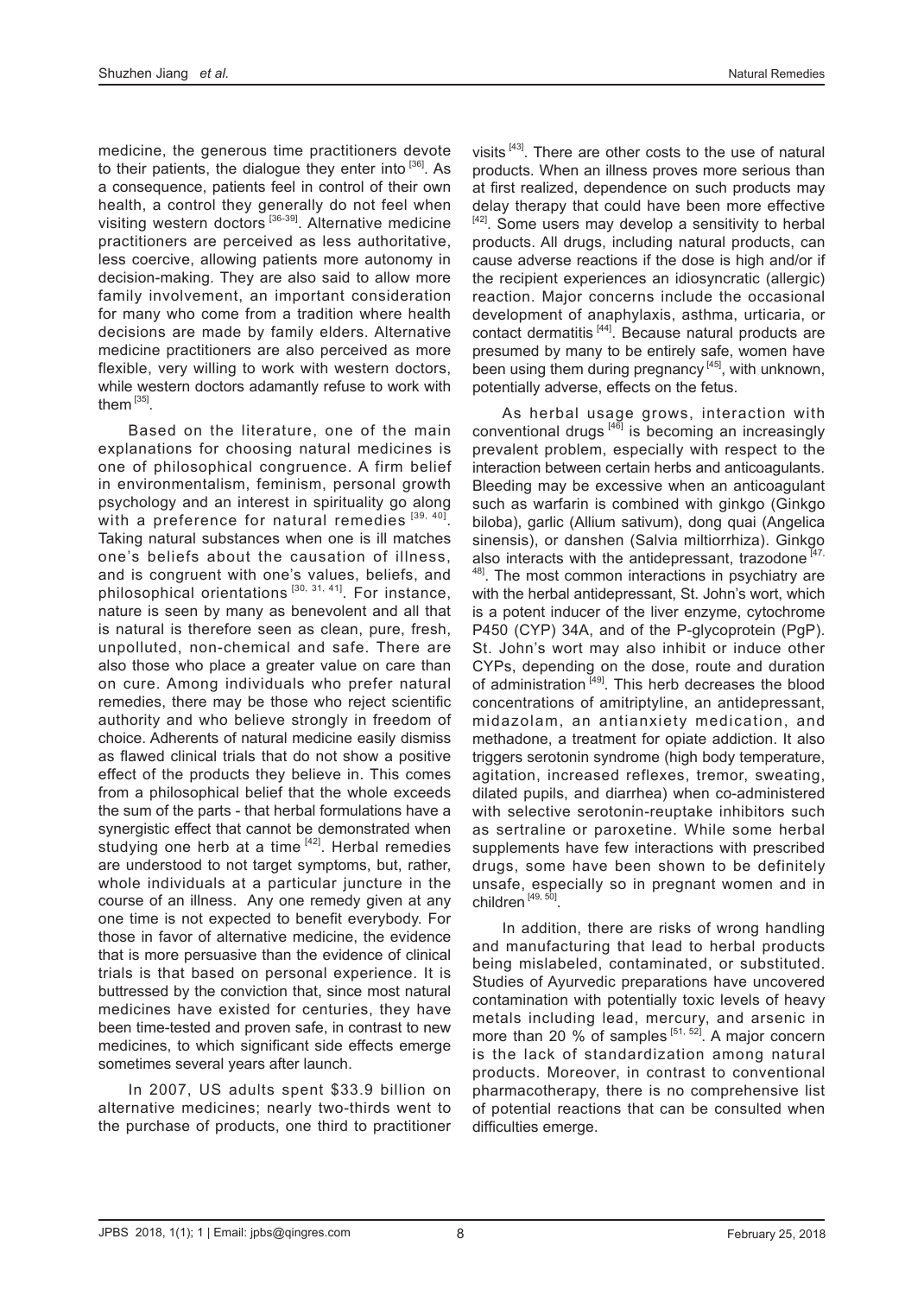## **5 LIMITATIONS**

The survey has several limitations. Only individuals with Internet access (skewed toward young males, the relatively well-to-do, and the better educated) during July 2017 were reached. Currently, only approximately 40 % of the world has access to the Internet. Furthermore, in order to avoid burdening respondents with survey fatigue and increasing self-selection bias, only two health conditions were investigated. Comparisons of "nervousness" with conditions more serious than the common cold would have been interesting. It would also have been interesting to probe respondents' reasons for their choice. Since many conventional drugs (e.g. digitalis, reserpine, scopolamine, quinine) have been derived from herbs, and since doctors sometimes prescribe herbal preparations, the distinction between natural and prescription drugs may have been confusing to respondents. This may have been especially the case in Japan where herbal products are prescribed by physicians.

# **6 CONCLUSION**

Survey respondents from almost all countries prefer natural medicines to prescriptions when treating nervous conditions, although no more so than when treating the common cold. No real difference in preference was found between men and women nor among the different levels of education of the respondents. The elderly were somewhat more in favor of conventional medicines for nervousness. Identity politics and philosophical leanings have been held responsible for biases toward or away from natural remedies, explanations that may perhaps underlie the results of this survey. A compelling conclusion, borne out by the relative lack of intercountry variability demonstrated in this study, is that the preference for natural remedies is broadly-based and, in an increasingly interconnected world, has become a universal phenomenon.

# **REFERENCES**

- 1. Hartig T, Mitchell R, de Vries S, Frumkin H. Nature and health. Annu Rev Pub Health. 2014; 35: 207-228.
- 2. Frass M, Strassl RP, Friehs H, Müllner M, Kundi M, Kaye AD. Use and acceptance of complementary and alternative medicine among the general population and medical personnel: A systematic review. Ochsner J. 2012; 12(1): 45- 56.
- 3. Unützer J, Klap R, Sturm R, Young AS, Marmon T, Shatkin J, Wells KB. Mental disorders and the use of alternative medicine: results from a national survey. Am J Psychiatry. 2000; 157(11): 1851-1857.
- 4. Stein MB, Craske MG. Treating anxiety in 2017: Optimizing care to improve outcomes. JAMA. 2017; 318(3): 235-236.
- 5. McIntyre E, Saliba AJ, Wiener KKK, Sarris J. Herbal medicine use behaviour in Australian adults who experience anxiety: a descriptive study. BMC Complement Altern Med. 2016; 16: 60.
- 6. Tawfiq RA, Nassar NN, El-Eraky WI, El -Denshary ES. Enhanced efficacy and reduced side effects of diazepam by kava combination. J Advanc Res. 2014; 5(5): 587-594.
- 7. Gold CL, Clapp RA. Negotiating health and identity: lay healing, medicinal plants, and indigenous healthscapes in highland Peru. Latin Am Res Rev. 2011; 46(3): 93-111.
- 8. Wayland C. The failure of pharmaceuticals and the power of plants: Medicinal discourse as a critique of modernity in the Amazon. Soc Sci Med. 2004; 58(12): 2409-2419.
- 9. Seeman N, Ing A, Rizo S. Assessing and responding in real time to online anti-vaccine sentiment during a flu pandemic. Healthc Q. 2010; 13(Sppl): 8-15.
- 10. Seeman N, Fogler SG, Seeman MV. Mental health promotion through collection of global opinion data. J Prevent Med Care. 2016; 1(1): 23-36.
- 11. Seeman N, Tang S, Brown AD, Ing A. World survey of mental illness stigma. J Affect Disord. 2016; 190: 115-121.
- 12. Seeman N, Reilly DK, Fogler S. Suicide risk factors in U.S. college students: perceptions differ in men and women. Suicidol Online. 2017; 8(3): 24-30.
- 13. Seeman N. Use data to challenge mental-health stigma. Nature. 2015; 528(7582): 309.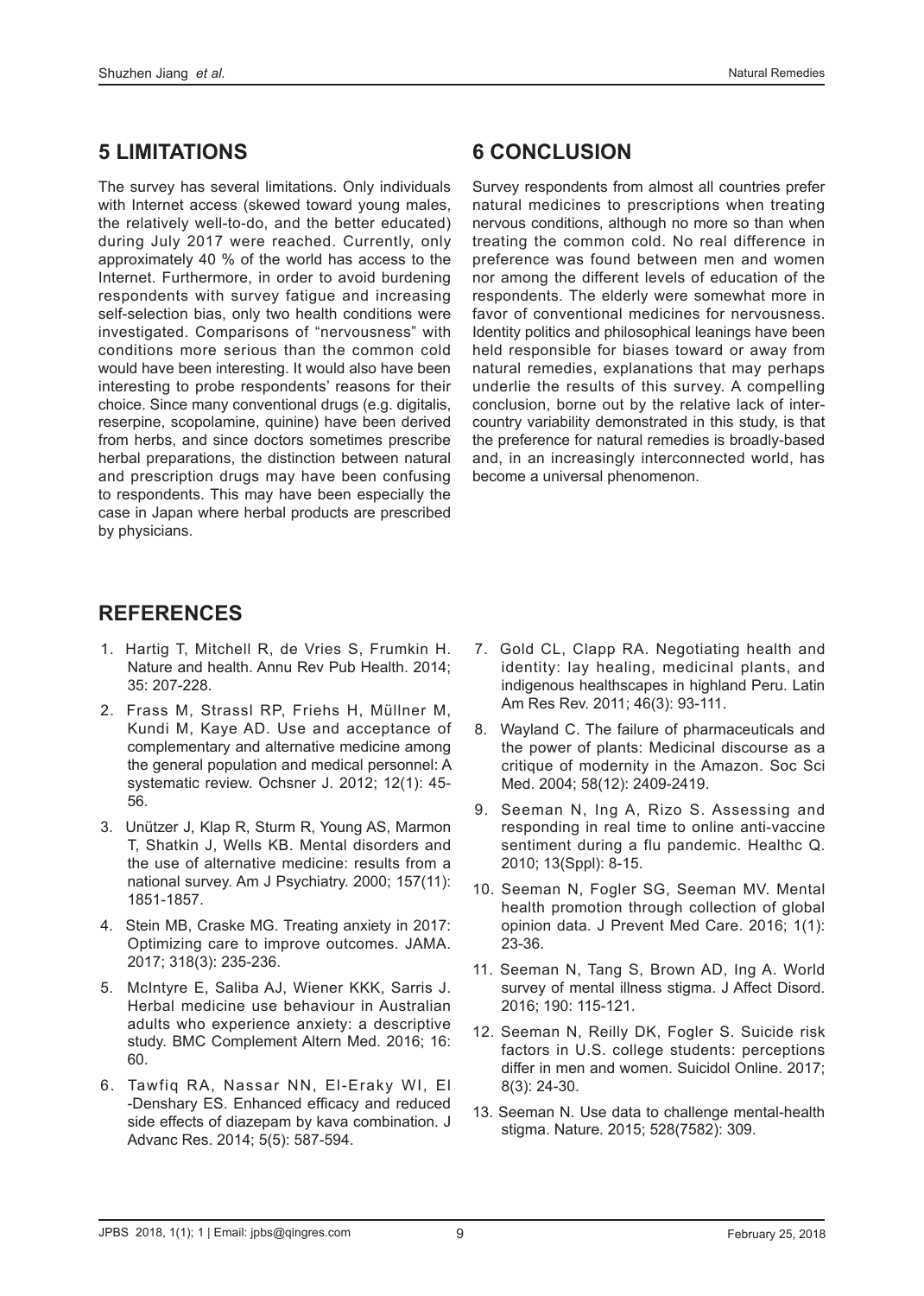- 14. Ismail H, Schellack N. Colds and flu an overview of the management. S Afr Fam Pract. 2017; 59(3): 5-12.
- 15. Mousa HA. Prevention and treatment of influenza, influenza-like illness, and common cold by herbal, complementary, and natural therapies. J Evid Based Complementary Altern Med. 2017; 22(1): 166-174.
- 16. Raal A, Volmer D, Sõukand R, Hratkevitš S, Kalle R. Complementary treatment of the common cold and flu with medicinal plants– results from two samples of pharmacy customers in Estonia. PLoS One. 2013; 8(3): e58642.
- 17. Wright CI. Awareness of "Does Finiflu (containing garlic, onion and chili) provide symptomatic relief from cold and flu?" Curr Trends Nutraceut. 2016;1(1): 6.
- 18. Gasparini M, Aurilia C, Lubian D, Testa M. Herbal remedies and the self-treatment of stress: An Italian survey. Eur J Integr Med. 2016; 8(4): 465- 470.
- 19. Sarris J, Panossian A, Schweitzer I, Stough C, Scholey A. Herbal medicine for depression, anxiety and insomnia: a review of psychopharmacology and clinical evidence. Eur Neuropsychopharmacol. 2011; 21(12): 841-860.
- 20. Payyappallimana U, Serbulea M. Integration of traditional medicine in the health system of Japan – policy lessons and challenges. Eur J Integ Med. 2013; 5(5): 399-409.
- 21. Okada T, Afendi FM, Yamazaki M, Nakahashi Chida K, Suzuki M, Kawai R, Kim M, Namiki T, Kanaya S, Saito K. Informatics framework of traditional Sino-Japanese medicine (Kampo) unveiled by factor analysis. J Nat Med. 2016; 70(1): 107-114.
- 22. Teng L, Zu Q, Li G, Yu T, Job KM, Yang X, Di L, Sherwin CM, Enioutina EY. Herbal medicines: challenges in the modern world. Part 3. China and Japan. Expert Rev Clin Pharmacol. 2016; 9(9): 1225-1233.
- 23. Watanabe S, Imanishi J, Satoh M, Ozasa K. Unique place of Kampo (Japanese traditional medicine) in complementary and alternative medicine: a survey of doctors belonging to the regional medical association in Japan. Tohoku J Exp Med. 2001; 194(1): 55-63.
- 24. Oka T. The role of Kampo (Japanese traditional herbal) medicine in psychosomatic medicine practice in Japan. Int Congr Series. 2006;

1287:304-308.

- 25. Jacobsen N, Salguero CP. Thai Herbal Medicine: Traditional Recipes for Health and Harmony. Findhorn Press; 2014.
- 26. Chotchoungchatchai S, Saralamp P, Jenjittikul T, Pornsiripongse S, Prathanturarug S. Medicinal plants used with Thai Traditional Medicine in modern healthcare services: A case study in Kabchoeng Hospital, Surin Province, Thailand. J Ethnopharmacol. 2012; 141(1): 193-205.
- 27. Subcharoen P, Chuthaputti A. Kingdom of Thailand. In: WHO Global Atlas of Traditional, Complementary and Alternative Medicine. Vol 2. Bodeker G, Ong CK, Grundy C, Burford G, Shein K, editors. World Health Organization, the WHO Centre for Health Development, Kobe, Japan. 2005; pp.103-106.
- 28. Hanssen B, Grimsgaard S, Launsø L, Fønnebø V, Falkenberg T, Rasmussen NK. Use of complementary and alternative medicine in the Scandinavian countries. Scand J Prim Health Care. 2005; 23(1): 57-62.
- 29. Hori S, Mihaylov I, Vasconcelos JC, McCoubrie M. Patterns of complementary and alternative medicine use amongst outpatients in Tokyo, Japan. BMC Complement Altern Med. 2008; 8: 14.
- 30. Astin JA. Why patients use alternative medicine. JAMA. 1998; 279(19): 1548-1553.
- 31. O'Callaghan FV, Jordan N. Postmodern values, attitudes and the use of complementary medicine. Complement Ther Med. 2003; 11(1): 28-32.
- 32. Dinges M. Medical pluralism in Europe and India: Concept, historical background, perspectives. Ind J Res Homoeopath. 2017; 11(2): 118-122.
- 33. Paterson C, Britten N. "Doctors can't help much': the search for an alternative. Br J Gen Pract. 1999; 49(445): 626-629.
- 34. Sirois FM, Gick ML. An investigation of the health beliefs and motivations of complementary medicine clients. Soc Sci Med. 2002; 55(6): 1025-1037.
- 35. Little CV. Simply because it works better: Exploring motives for the use of medical herbalism in contemporary U.K. health care. Complement Ther Med. 2009; 17(5-6): 300-308.
- 36. Truant T, Bottorff J. Decision making related to complementary therapies: a process of regaining control. Patient Educ Couns. 1999; 38(2): 131-